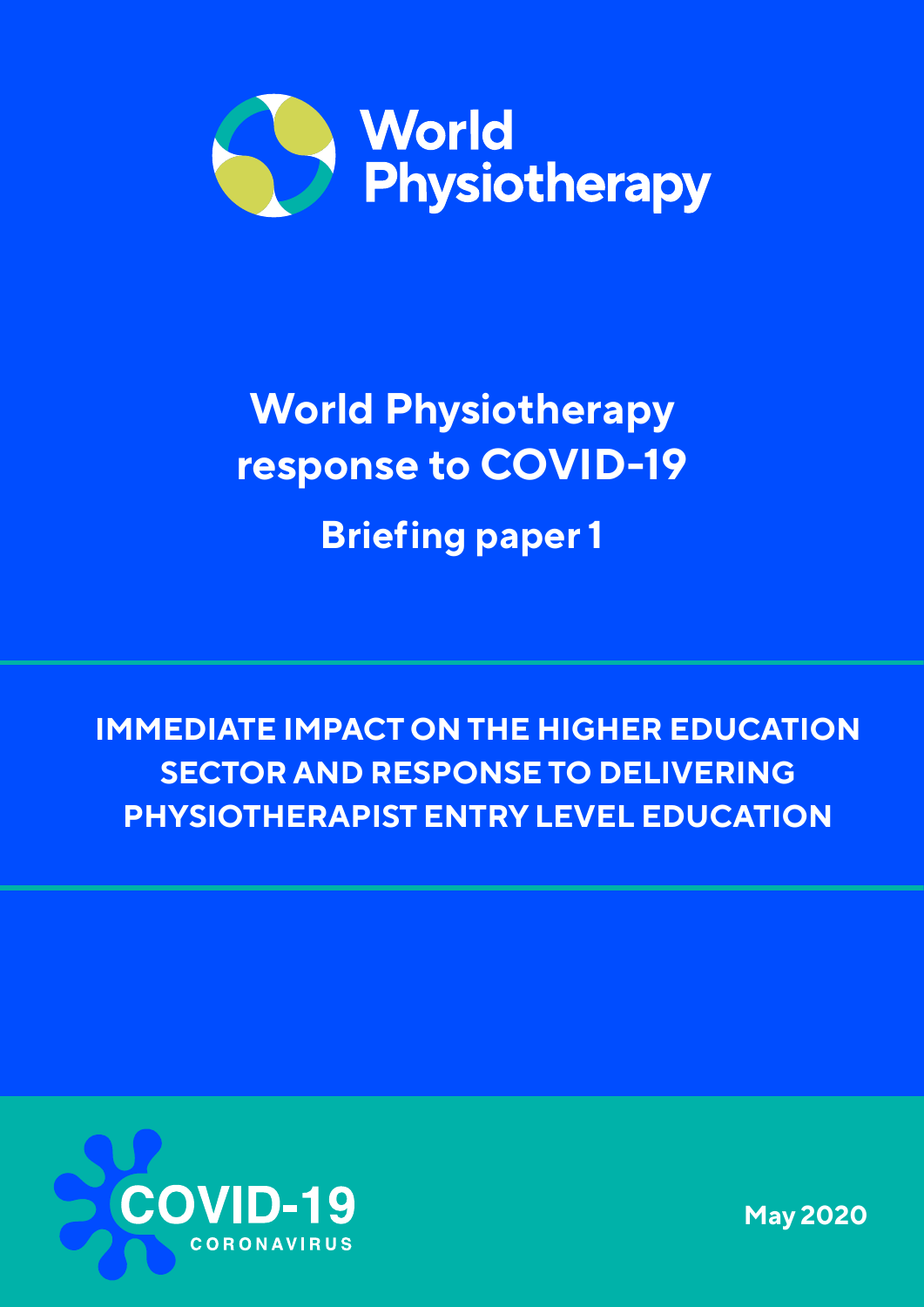## **World Physiotherapy briefing papers**

World Physiotherapy briefing papers inform our member organisations and other stakeholders about key issues that affect the physical therapy profession.

World Physiotherapy is producing a series of papers in response to COVID-19.

The first briefing paper presents the initial results of the survey of physiotherapist education programmes on the early experiences and consequences of COVID-19 on entry level physiotherapist education.

## **Acknowledgement**

In April 2020, in response to the COVID-19 pandemic, World Physiotherapy launched a global task force on physiotherapist education. The purpose of the task force is to gather key stakeholders and actors in physiotherapy entry to practice education from the global community. It brings together individuals from across World Physiotherapy's regions, from education, regulation and accrediting organisations collaborating to:

- establish the impact and consequences of COVID-19 in the short term on physiotherapist entry to practice education
- map and share best educational practice and resources in responding to the current crisis
- consider collective responses to the consequences for physiotherapist entry-to-practice education in the short and medium term
- consider the longer term forecast horizon and issues that may need to be addressed
- consider questions and opportunities for collaborative scholarship and thought leadership

**Task force members:** Patricia Almeida, Tracy Bury, Jean Damascene Gasherebuka, Karim Martina Alvis Gomez, Djenana Jalovcic, Suh-Fang Jeng, Rachael Lowe, Katya Masnyk, Nina Rydland Olsen, Barbara Sanders and Emma K Stokes

**Recommended citation:** World Physiotherapy. Immediate impact on the higher education sector ad response to delivering physiotherapist entry level education. London, UK: World Physiotherapy; 2020. **ISBN:** 978-1-914952-02-9

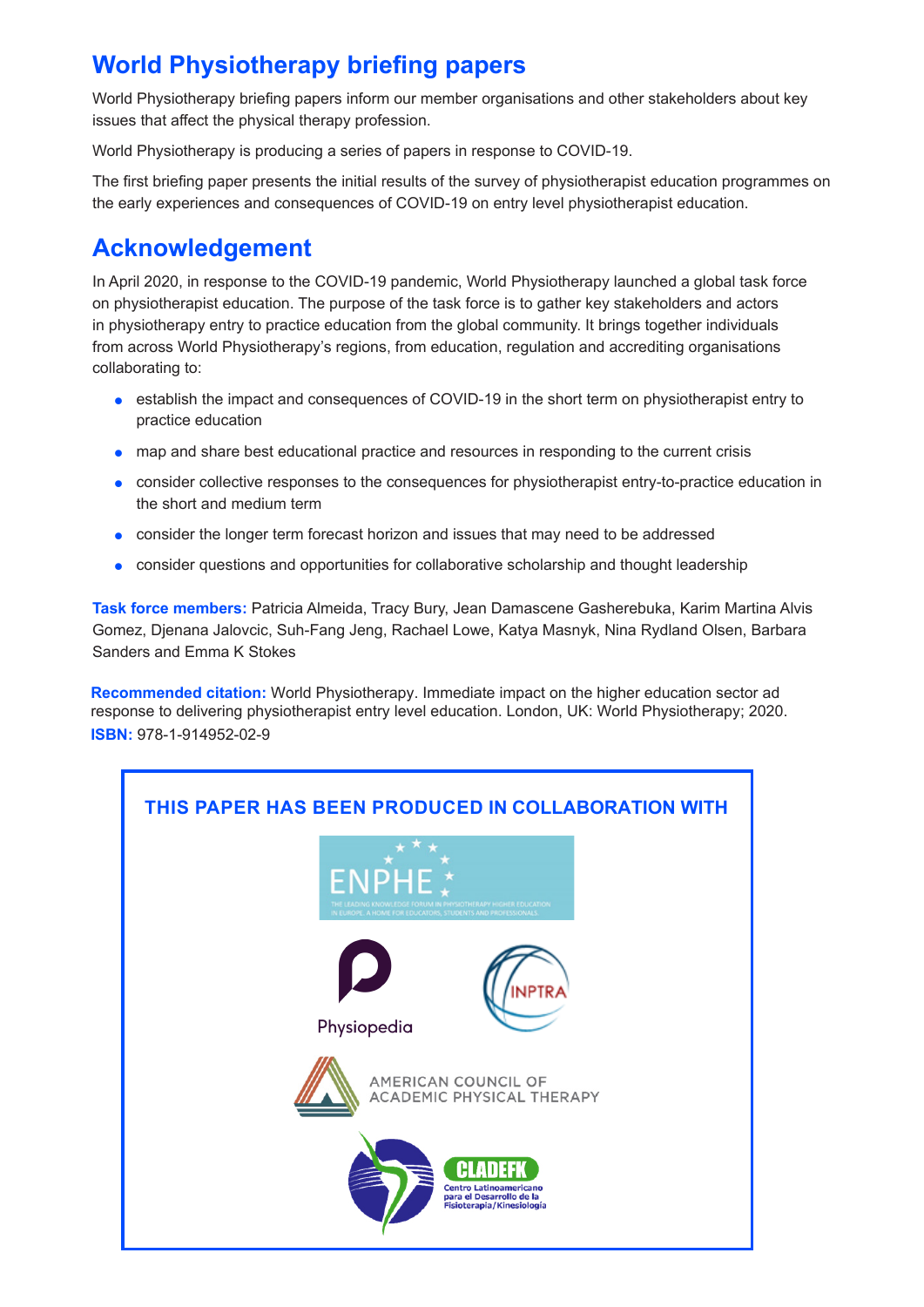## **Key Messages**

Three hundred and three (n=303) physiotherapist education programmes from 58 countries participated in a survey on the early experiences and consequences of COVID-19 on entry level physiotherapist education. Their responses provided insights into how the programmes resolved the immediate challenges, how they addressed near-term issues and what, at this time, they anticipate as barriers to return to post-pandemic operations.

- Ninety-three percent (93%) of respondents reported that they expected challenges in entry level education and assessment due to the COVID-19 outbreak.
- Most of the respondents noted that clinical or practice education, as well as practical skills, and clinical practice performance assessment were major challenges.
- The majority of respondents reported that they moved online for theoretical classes, clinical reasoning and critical thinking development, and practical skills, as well as assessments, except for practical skills for which 50% of respondents postponed the assessment.
- For the practice education of students in non-graduating years
	- o 40% of respondents had already offered to postpone it
	- o 30% proposed to substitute it with tele-rehabilitation or telehealth
	- o 36% considered non-clinical practice
	- o 31% considered simulations
	- o 26% reported reducing the needed number of hours
- The graduating year students experienced greater impact:
	- o over one third of students face a delay in graduation
	- o one third had another substitute learning experience introduced
	- o one quarter had decreased the number of hours needed for practical education
- After the end of outbreak, respondents anticipated that the main challenges will be organisation of clinical practice and the need to adjust the curriculum for the next academic year.
- Major lessons learned are around the potential and limitations of online learning, communication and flexibility.

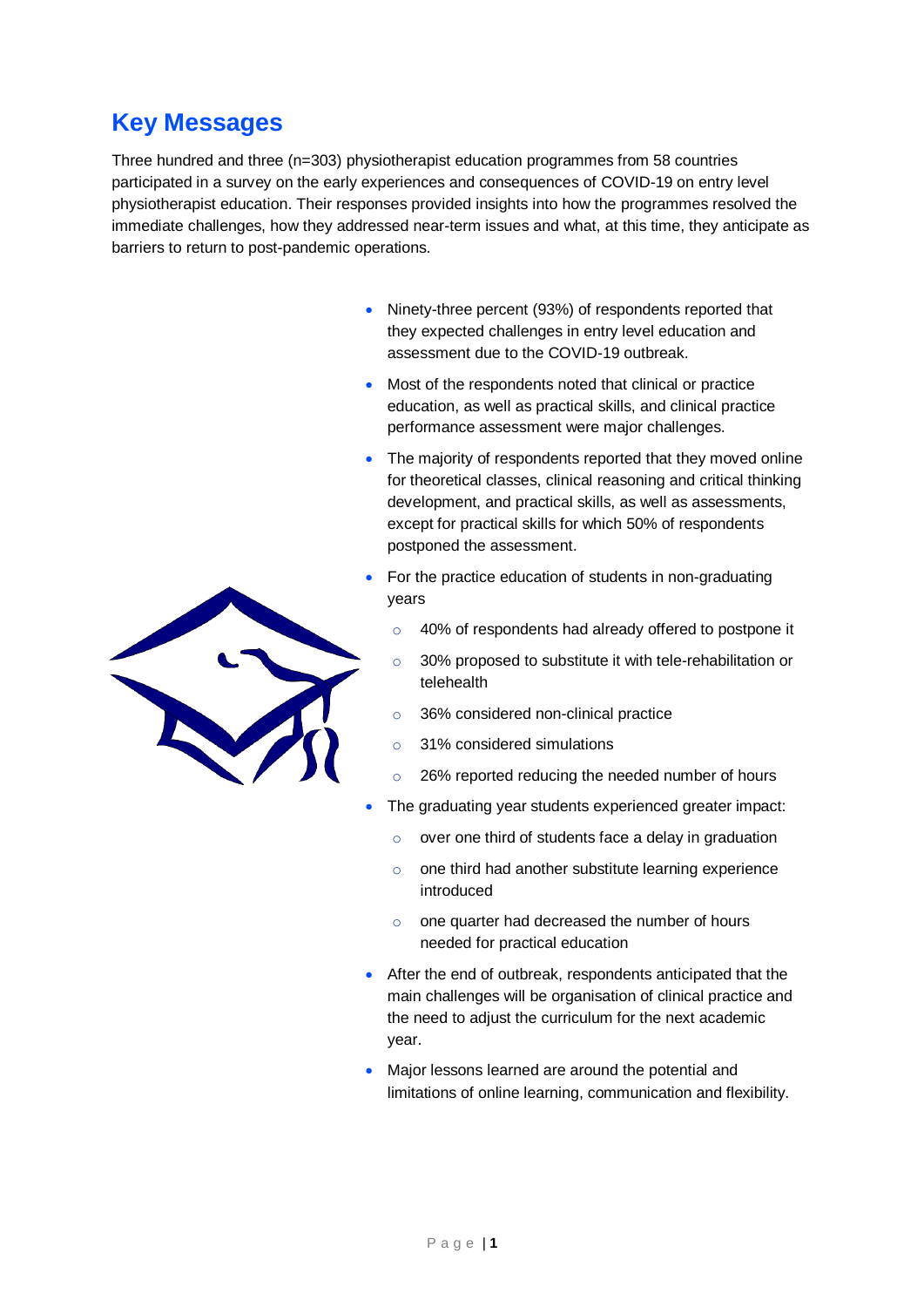# **Introduction**

Because of the nature of the COVID-19 pandemic, epicentres have moved across the world and the impact has varied as a result of preparedness, resilience and timing, hence forecasting horizons are uncertain. An adapted version of a McKinsey and Company (2020)<sup>1</sup> model describing five stages of the global health crisis response framework was used in this paper to inform our timelines for the purposes of the work of the Education Task Force (Box 1). We substituted 'reshape' for 'reform' reflecting the opportunities as well as the challenges that will arise from this unprecedented crisis.

#### Box 1: Five horizons

| <b>Resolve</b>                                        | <b>Resilience</b>                                                                                                           | <b>Return</b>                                                                                                                                                                                     | <b>Reimaging</b>                                                                                                                                                                      | <b>Reshape</b>                                                                        |
|-------------------------------------------------------|-----------------------------------------------------------------------------------------------------------------------------|---------------------------------------------------------------------------------------------------------------------------------------------------------------------------------------------------|---------------------------------------------------------------------------------------------------------------------------------------------------------------------------------------|---------------------------------------------------------------------------------------|
| How were the<br>immediate<br>challenges<br>addressed? | How were the<br>near-term<br>challenges<br>addressed? What<br>are the best<br>practices? How<br>was resilience<br>promoted? | What does return<br>look like? What is<br>the plan for return<br>back to scale?<br>What are the<br>immediate knock-<br>on effects and<br>what comes<br>later? What<br>lessons have we<br>learned? | What does the<br>future entry level<br>education look<br>like? What<br>changes are<br>necessary to<br>meet the needs<br>of society? What<br>are the<br>implications for<br>education? | What changes<br>will occur, or be<br>driven, in health,<br>education and<br>practice? |

#### **Purpose**

The purpose of this paper is to highlight the immediate consequences of COVID-19 on physiotherapy entry level education programmes across the world, with a view to establishing an understanding of actions taken, and issues arising, that may require further consideration in terms of action and advocacy. In addition, it serves as a preliminary global benchmark for education programmes to reference in describing or justifying their actions. Moreover, for those who have yet to manage the issues or respond to the challenges, it may provide some examples of best practice at this time.

## **Context**

1

World Physiotherapy is made up of 121 member organisations from five regions and from low, middle, and high resource countries. Hence, there is great diversity in the education experiences in the countries/territories of its member organisations.

Globally there are a variety of contexts in which education takes place, as well as a diversity of health care delivery systems in which physiotherapy is practised. Moreover, the trajectory and impact over time of COVID-19 means that as the epicentre moves, societies and communities will be affected in different ways.

The following contexts may influence entry level education, either directly or indirectly in the resolve phase, as well as in later phases:

[https://www.mckinsey.com/~/media/mckinsey/business%20functions/risk/our%20insights/covid%2019%20implica](https://www.mckinsey.com/~/media/mckinsey/business%20functions/risk/our%20insights/covid%2019%20implications%20for%20business/covid%2019%20march%2025/covid-19-facts-and-insights-march-25-v3.ashx) [tions%20for%20business/covid%2019%20march%2025/covid-19-facts-and-insights-march-25-v3.ashx](https://www.mckinsey.com/~/media/mckinsey/business%20functions/risk/our%20insights/covid%2019%20implications%20for%20business/covid%2019%20march%2025/covid-19-facts-and-insights-march-25-v3.ashx)

<sup>1</sup> McKinsey & Company (2020) COVID-19: Briefing materials. Global health and crisis response. Updated: March 25 2020.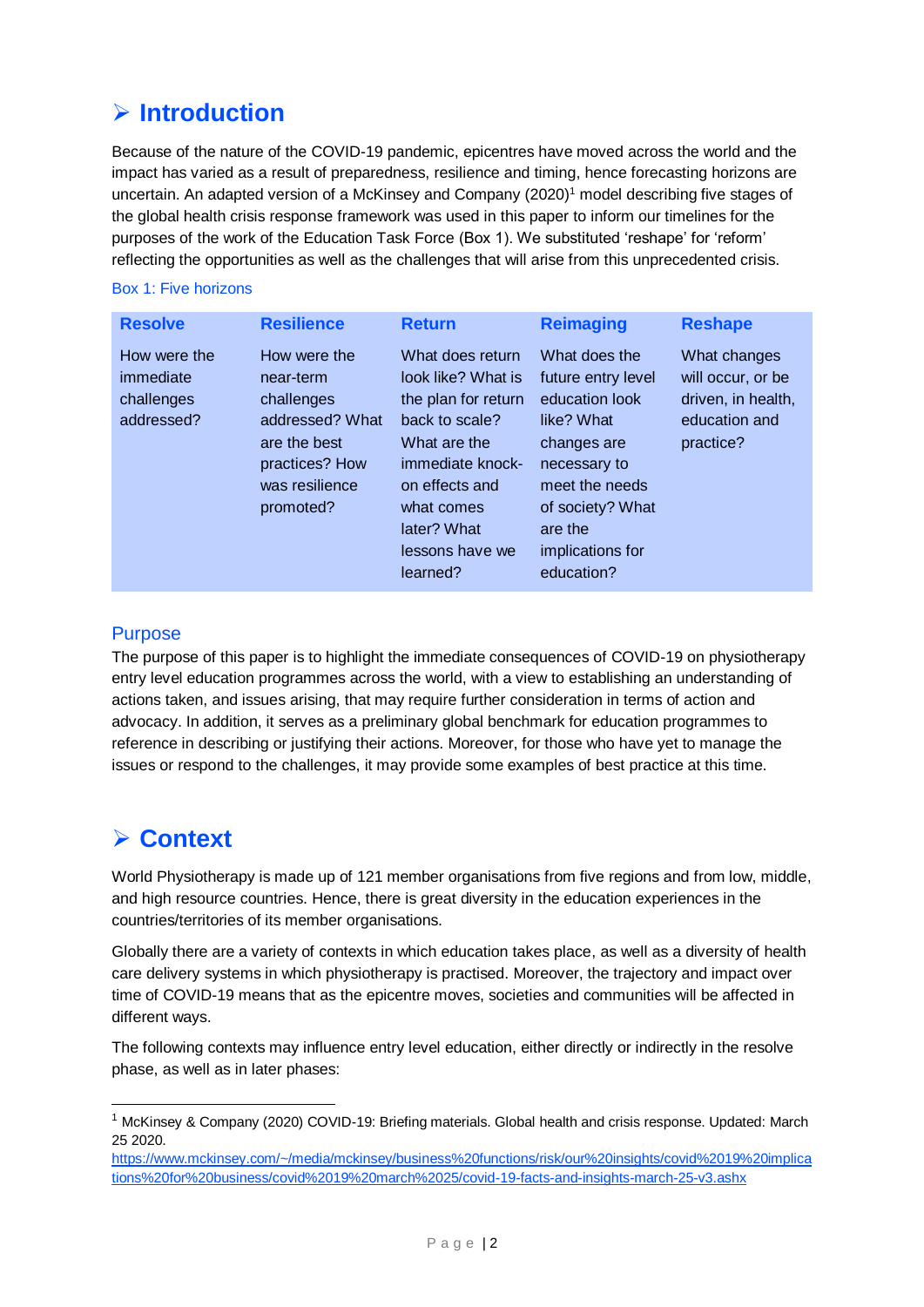**Political:** the nature of political systems – centralised or devolved decision-making systems, state or federal systems; the extent to which decisions are made by politicians or health experts and how public health restrictions are mandated and enacted all impact on higher education at this time.

**Economic:** in addition to the wider global economic consequences of COVID-19, funding models of education programmes and higher education institutions will be tested. The impact of loss of physiotherapy practices, which are a source of clinical education as well as employment, faculty retention and recruitment, may all be impacted depending on the economic impact of COVID-19.

**Social:** the resilience of the social contract in communities and societies and the social impact of public health restrictions will all inform the consequences for education and practice.

**Technological:** teaching and learning platforms have been rapidly utilised as educational programmes transition online. Consideration must be given to the digital divide, as some have access to the latest technology and others do not. How technology can be optimised for education, practice and licensure depend on context.

**Legal:** various legal frameworks at national and/or provincial or state level, will inform regulatory agility, as well as practice, which in turn affects entry level education.

**Environmental:** a fundamental question is what return to education will look like in terms of public health restrictions. In addition, there are wider questions about transport, travel, social contact, practice education locations etc., all of which impact on the delivery of physiotherapist education.



Covid-19 has disrupted our approach to social interaction, the way to do business and the way we provide services the world over. In doing so, it has challenged us to re-think almost everything that we do and has provided a unique opportunity for the profession of physiotherapy to come together and work through challenges that we are all facing, regardless of country or home organisation.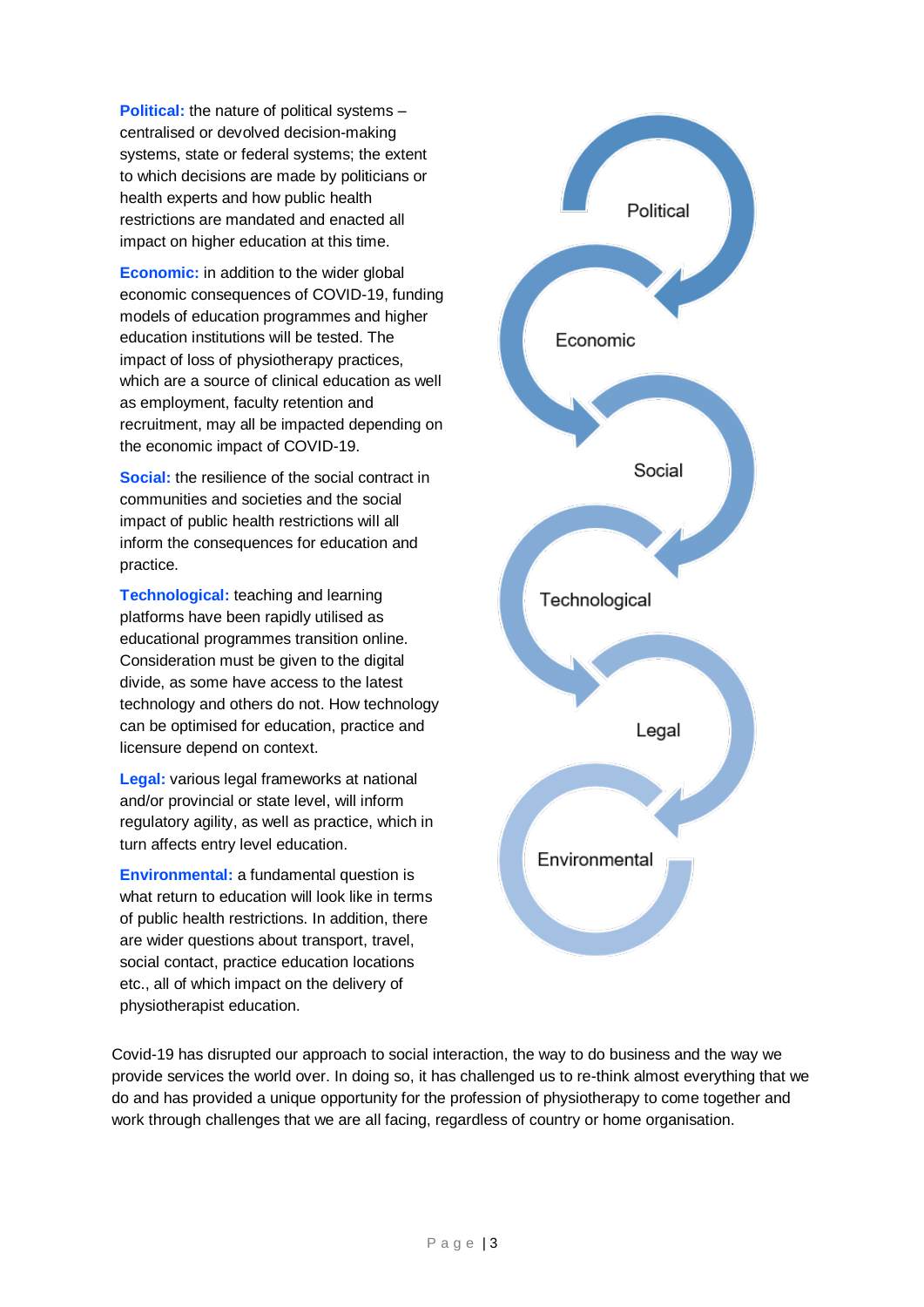## **What did we know at the formation of the task force?**

Anecdotally, we knew that entry level education programmes for physiotherapists had to transition online rapidly and with little or no preparation. The impact has been felt everywhere, but with significant variation. Transitions appear to have had most significant impact on students close to completion of their degree; some may have delays in graduation and others may be fast-tracked into the workforce, and the regulatory response has been varied.

With a view to ascertaining the initial response and the development of resilience in the global physiotherapist education community, a survey was developed collaboratively by the American Council of Academic Physical Therapy (ACAPT), Centro Latinoamericano para el Desarrollo de la Fisioterapia/Kinesiologia (CLADEFK), European Network of Physiotherapy in Higher Education (ENPHE) and World Physiotherapy to gather information on the early experiences and consequences on of COVID-19 on entry level physiotherapist education.

## **Global survey 1: Immediate challenges and responses**

ENPHE and CLADEFK prepared a first version of the survey, which was then developed collaboratively with the inclusion of World Physiotherapy and ACAPT. The final version, in English and Spanish, was circulated through established formal and informal networks and remained open until 29 April 2020. French and Portuguese translations were also developed, and further responses will be added to the initial data review over time.

To date, 303 programmes from 58 countries have responded to the English and Spanish language versions of the survey, with 19% of respondents identifying as members of ENPHE, 21% from ACAPT and 9.5% as members of CLADEFK. The most common programme degree qualification is Bachelor's degree (76%), with Master's degree reported by 11.5% and Doctoral degree by 24%.

## **Resolve: Challenges in the immediate phase of response to COVID-19**

Ninety-three percent (93%) of respondents reported that they expected challenges in entry level education and assessment due to the COVID-19 outbreak.

#### Delivery of education

The top five challenges reported were:

- scheduling and/ or teaching practical classes (86%)
- managing/delivering clinical education/ practice education (74%)
- planning future clinical education/ practice education (66%)
- scheduling and/ or teaching community-based sessions which are part of programme courses (54%)
- students coping strategies with the situation (44%)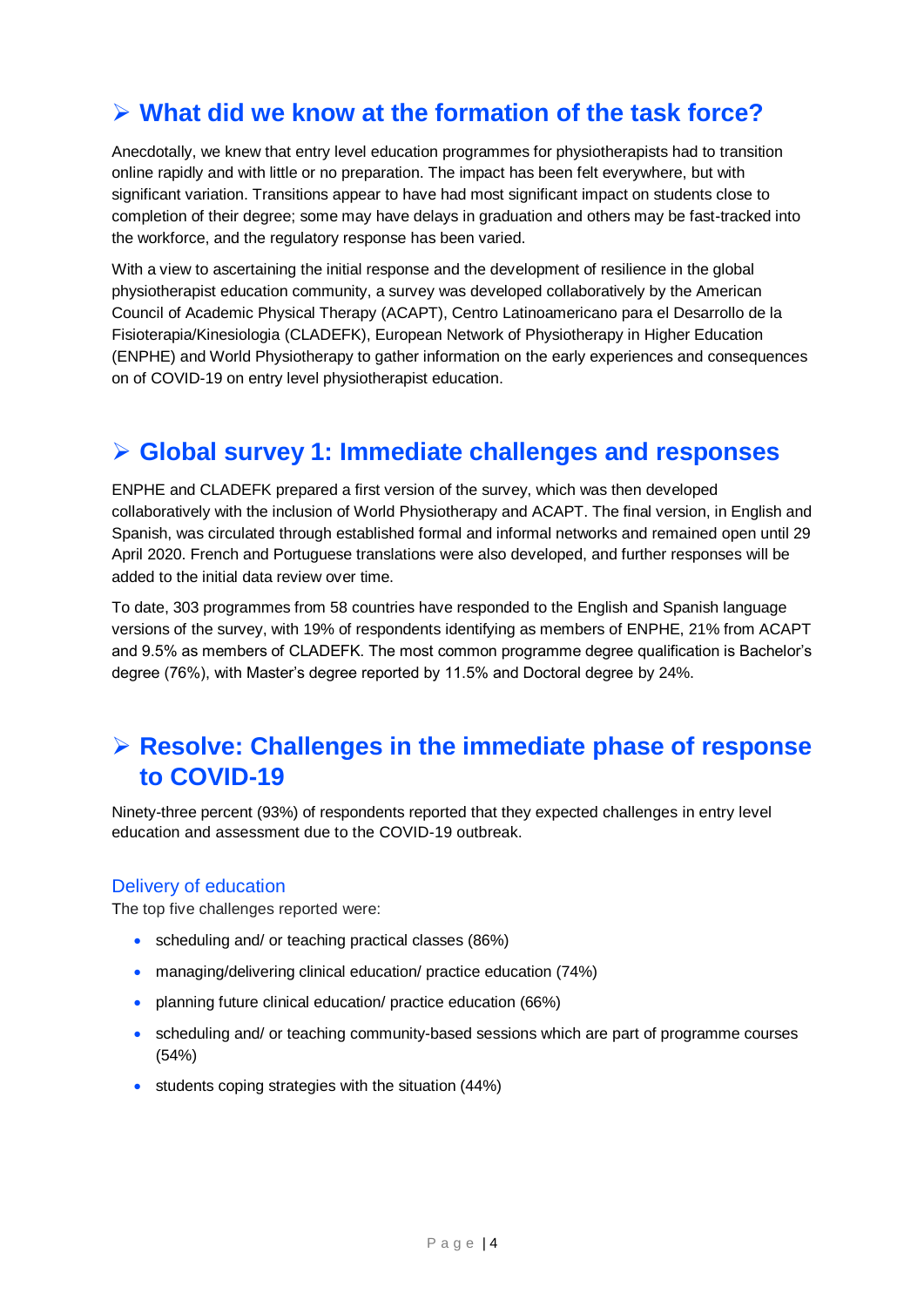Most of the respondents noted that clinical or practice education was not possible and postponed. Issues related to safety, and the challenges and uncertainty of re-scheduling, were also reported, as well as meeting the requirements of accreditation bodies.

Over half of respondents (52%) reported that entry level degree graduation assignments (thesis, final projects, research project or others) were unable to commence, or students were unable to complete data gathering.

### Assessment and evaluation

The top two challenges facing respondents were difficulty implementing practical skills assessment (80%) and clinical practice/practice education performance assessment (71%).

Further difficulties were reported regarding:

- assessing current competence level (51%)
- assessing competence development (46%)
- difficulty ensuring the integrity of the assessment process (47%)

Seventy-one percent of respondents reported that practice education assessments could not take place on clinical sites, with 72% noting that students had been unable to complete placements.

Of note is that:

- 21% of respondents noted no challenges in the assessment of graduation assignment for example thesis, final projects, research project or others
- 35% noted that students had been unable to complete the assignment
- 37% reported that student presentations and/or vivas could not take place due to public health restrictions

## **Resilience**

#### **Delivery**

Programmes have responded in various ways to managing delivery of education. Table 1 illustrates the most common alternatives offered for various teaching and learning experiences.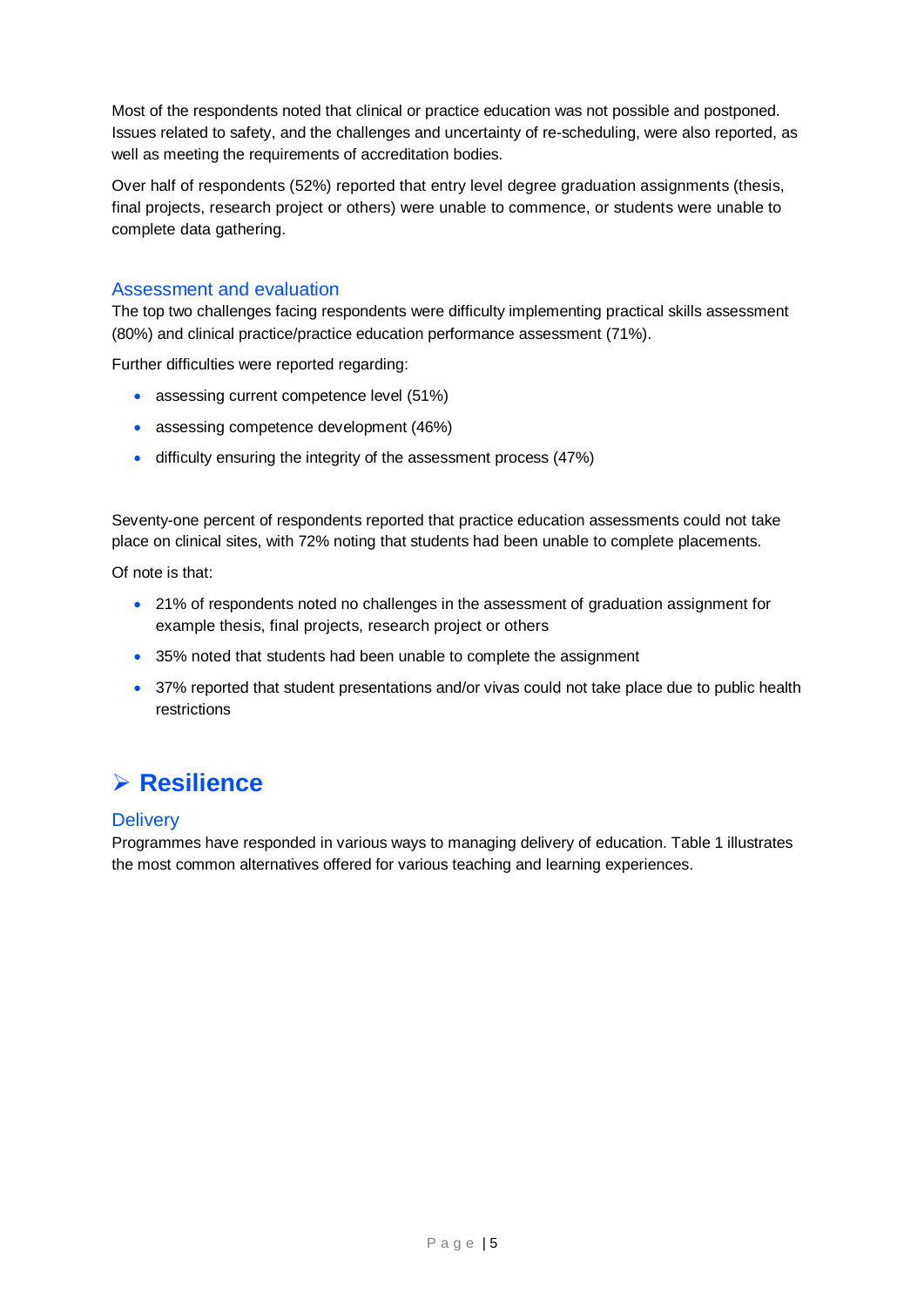Table 1 Alternative teaching and learning experiences offered

|                                                                    | <b>Theoretical</b><br><b>classes</b> | <b>Developing</b><br>clinical<br>reasoning<br>and critical<br>thinking | <b>Practical</b><br><b>skills</b> |
|--------------------------------------------------------------------|--------------------------------------|------------------------------------------------------------------------|-----------------------------------|
| <b>Online sessions created by programme</b><br>academic staff      | 88.7%                                | 18%                                                                    | 53%                               |
| <b>Online sessions using existing material</b><br>available online | 58.6%                                | 53%                                                                    | 50%                               |
| <b>Promoting self-study</b>                                        | 31%                                  | 38.4%                                                                  | 25%                               |
| Offer an alternative learning experience                           | 28%                                  | 30%                                                                    | 30%                               |
| <b>Postponement</b>                                                | 14%                                  | 18%                                                                    | 30%                               |
| <b>Removal from cohort's study plan</b>                            | 2%                                   | 2.5%                                                                   | 2%                                |

When asked about alternatives for clinical or practice education higher educational institutions (HEI) were offering to students in the non-graduating years, 40% of respondents reported that they considered, or already offered, to postpone practice education until the next academic term, semester or year. Thirty-three per cent (33%) proposed to substitute face to face practice experience with telerehabilitation or telehealth. Thirty-six percent (36%) reported that they considered another non-clinical practice learning experience that allows the student to achieve the learning outcomes. Replacing practice education with simulation contexts (31%) and decreasing the number of hours needed for practical education (26%) were other common responses reported.

For the graduating year's students, 36% face a delay in graduation to allow an internship after the crisis passes. Thirty-four percent (34%) have substituted another learning experience not in clinical practice to achieve the learning outcomes, with 24% decreasing the number of hours needed for practical education.

Other responses for the graduating class of 2020 were:

- substitute face to face practice experience with tele-rehabilitation or telehealth (24%)
- another alternative or learning experience (22%)
- use of simulation contexts (19%).

Only 9% will consider establishing a probation period.

Solutions to challenges faced with assignments, such as theses, research projects and dissertations for the graduating year are varied. Interestingly, 18% of respondents noted there was no need for an alternative, and 17% noted this question was not applicable to them. However, for those to whom this applied, 19% also noted that graduation would be delayed to allow for the completion of the assignment. The use of theoretical data or expected results (29%), or secondary data (25%), were common solutions with substitution with another alternative learning experience also being noted (18%).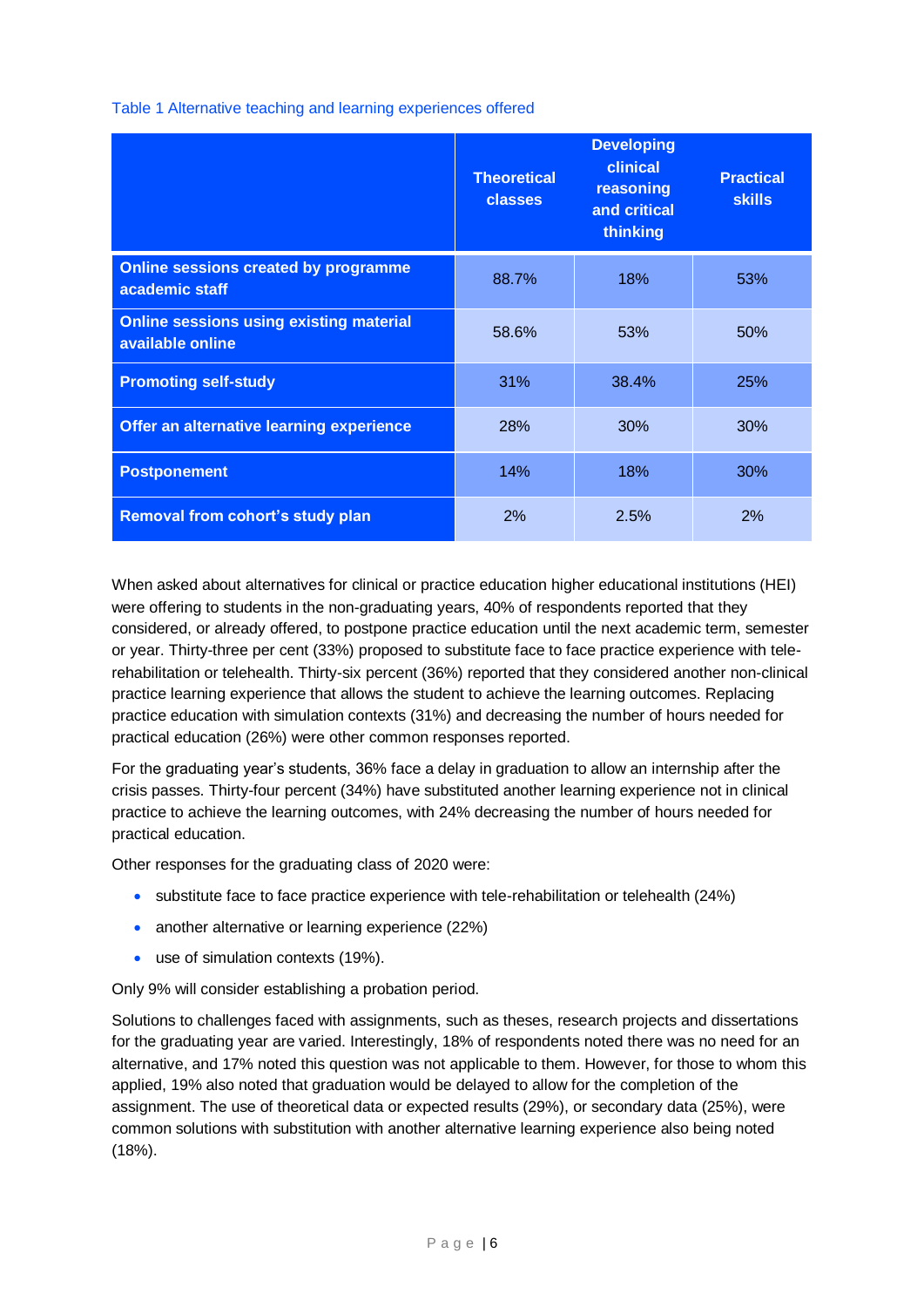## Assessment

The alternatives that respondents were considering or already offering in managing the assessment and evaluation of various components of the degree are listed in Table 2.

Table 2 Alternative assessment and evaluation strategies

|                                                                                                  | <b>Theoretical</b><br>examinations | <b>Assessing</b><br>clinical<br>reasoning and<br>critical thinking | <b>Community</b><br>learning<br>assessment* | <b>Practical</b><br>exams |
|--------------------------------------------------------------------------------------------------|------------------------------------|--------------------------------------------------------------------|---------------------------------------------|---------------------------|
| <b>Online theoretical</b><br><b>assessment</b>                                                   | 64%                                | $\star$                                                            | $\star$                                     | $\star$                   |
| <b>Online alternative</b><br>assessment - individual<br>assignment                               | 42%                                | 48%                                                                | 28%                                         | 33%                       |
| <b>Online alternative</b><br>assessment - oral exam                                              | 31%                                | 34%                                                                | 16%                                         | 36%                       |
| <b>Online alternative</b><br>assessment - open<br>book exam                                      | 26%                                | $\star$                                                            | $\star$                                     | $\star$                   |
| <b>Online alternative</b><br>assessment - group<br>assignment                                    | 20%                                | 25%                                                                | 16%                                         | 12%                       |
| <b>Postpone</b>                                                                                  | 18%                                | 20%                                                                | 34%                                         | 49%                       |
| <b>Programmatic</b><br>assessment - valuing<br>development and<br>formative feedback             | 22%                                | 29%                                                                | 21%                                         | 19%                       |
| <b>Strategies focused in</b><br>competences instead of<br>course/discipline<br>learning outcomes | 16%                                | 28%                                                                | 18%                                         | 17%                       |

\*Not offered as answer

For clinical or practice education assessments, respondents were asked to provide information of arrangements for the graduating class as well as other years. Table 3 lists the responses.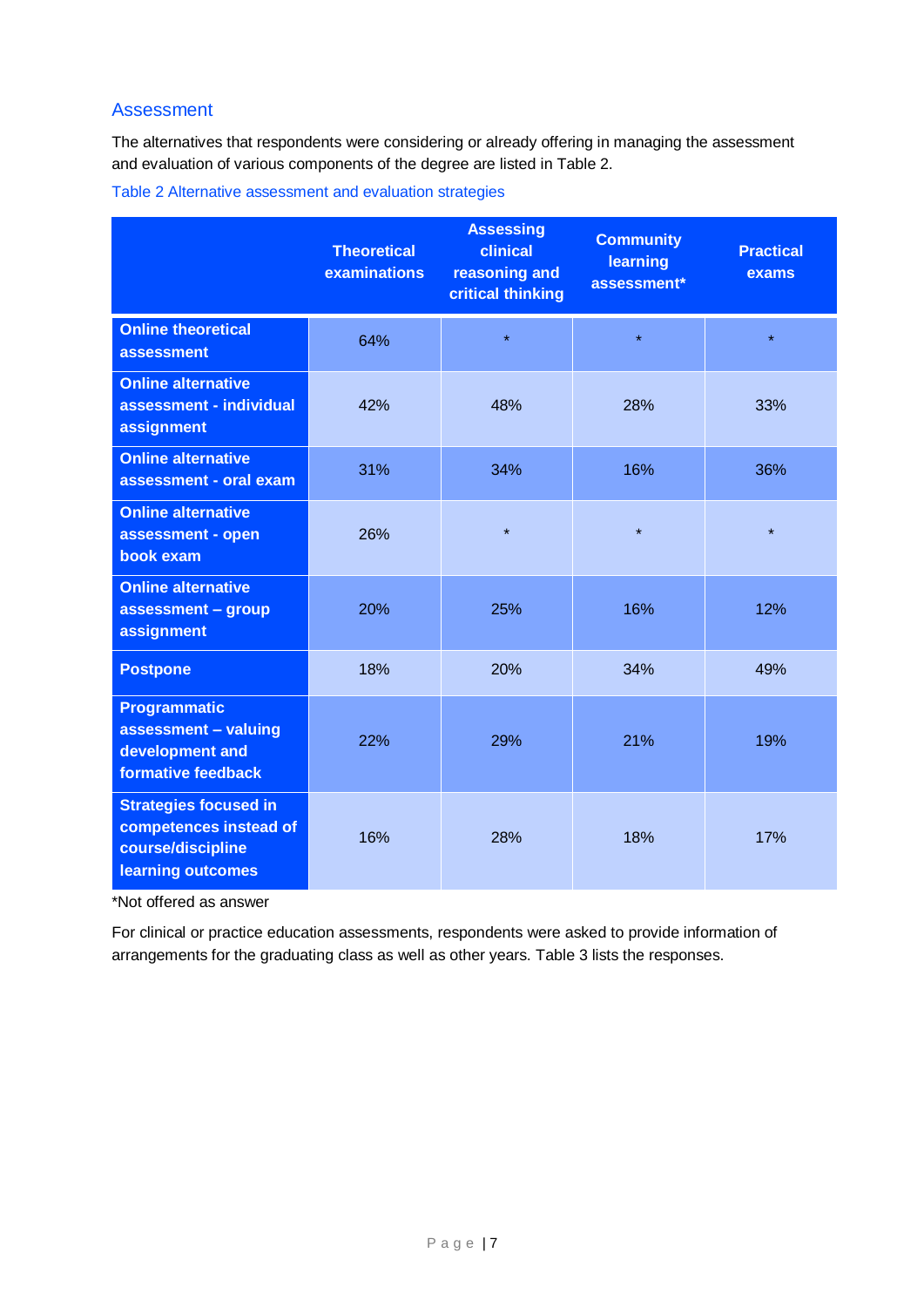Table 3 Alternative clinical education assessment approaches

|                                                                                                  | <b>Graduating year</b> | <b>Other years</b> |
|--------------------------------------------------------------------------------------------------|------------------------|--------------------|
| <b>Not applicable</b>                                                                            | 12%                    | 8%                 |
| No need for alternatives                                                                         | 14%                    | 5%                 |
| <b>Graduation delay to allow for internship or</b><br>postpone assessment (non-graduation class) | 35%                    | 46%                |
| <b>Programmatic assessment - valuing</b><br>development and formative feedback                   | 29%                    | 21%                |
| <b>Strategies focused in competences instead of</b><br>course/discipline learning outcomes       | <b>27%</b>             | <b>23%</b>         |
| Online alternative assessment - individual<br>assignment                                         | $\star$                | <b>25%</b>         |
| Online alternative assessment - oral examination                                                 | $\star$                | 19%                |

\*Not offered as answer

#### Student perspective

In parallel to the survey gathering experiences from HEIs there has been a survey to understand the situation from the perspective of students. This will be explored in a later paper. A preliminary analysis of the data from 1819 students from 39 countries shows that the challenges experienced by HEIs resonate with those of students.

Box 2: Student experiences

- clinical education postponed or cancelled with contingency plans unclear leading to worry and uncertainty
- some graduations postponed
- changes for final graduation projects have not been communicated yet
- online education is widely offered
- email combined with other online platforms are the preferred communication methods
- coping with uncertainty is a challenge in itself

## **Return**

Institutions were asked about the challenges they anticipated for entry level physiotherapy education after the outbreak period. Challenges reported are listed below in order of frequency reported:

- clinical practice restrictions (76%)
- need to adjust curriculum for next academic year (65%)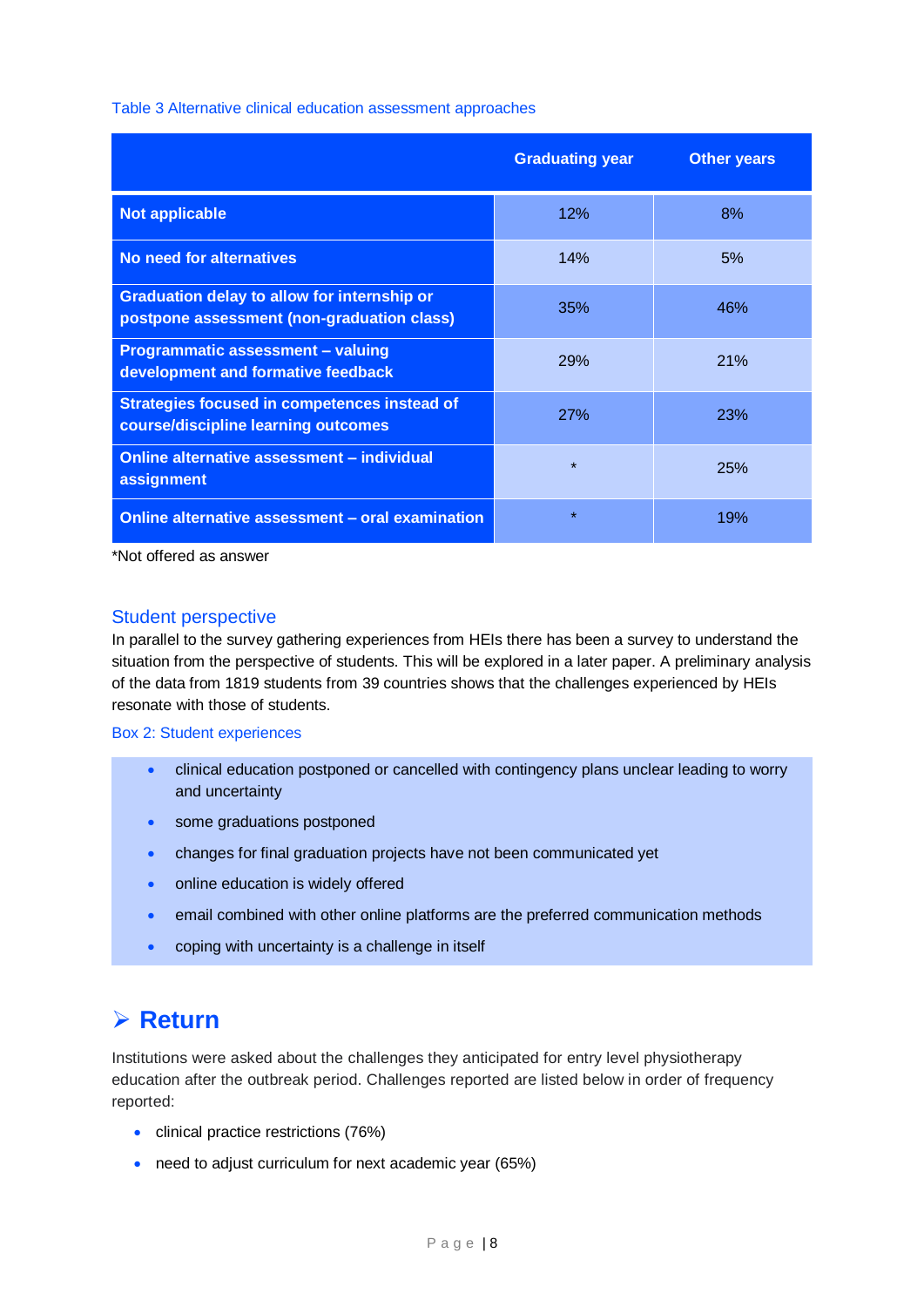- admission issues (47%)
- student drop-outs due to financial issues (46%)
- educational staff overload (46%)
- need to adjust the academic calendar for the next academic year (45%)
- student drop-outs due to low academic success (22%)

## **Reimagine and reshape**

Although the primary intention of the survey was to illuminate the first three horizons of the crisis response, resolve, resilience and return, it has also captured lessons learned, benefits and innovative practices. These can be used to inform the next stages - reimagine and reshape.

The main learning outcomes are to be flexible and creative and to recognise the importance of communication:



- **•** learning over teaching
- not everything can be converted online (issues with practical and clinical content)
- e-learning has been underestimated  $\Rightarrow$  education should resort more to it  $\Rightarrow$  digital education can also be used in the future
- assessment reformulation

#### Benefits and innovation

The main benefits for entry level physiotherapy education are the emergent digital transformation, where online learning (can be used as an alternative resource to the traditional classroom  $\Rightarrow$  more than expected) and students learn to be more self-directed and autonomous in their learning:

- opportunity for programmes to also develop and test online content for their programmes
- alternative strategies for learning, assessing and communicating
- **•** telehealth opportunities
- become more efficient in teaching "what's necessary" versus "what's nice to know"
- administrative improvement (operations transferred to digital formats)

#### **Support**

Seventy percent (73%) state their institutions need support for:

- online assessment alternatives (73%)
- online education materials (60%)
- online forum sessions (27%)
- digital skills of faculty (13%)